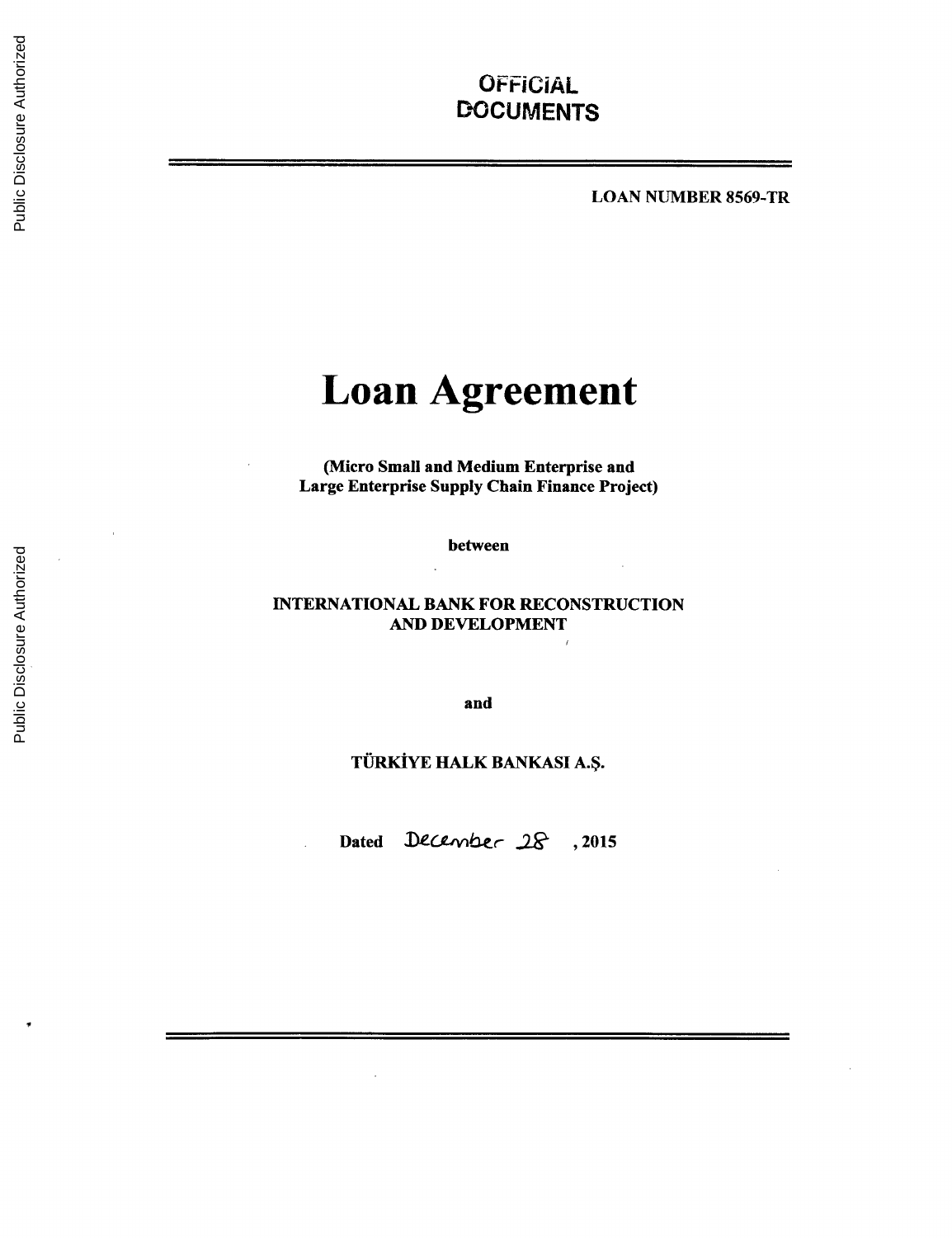#### **LOAN NUMBER 8569-TR**

#### **LOAN AGREEMENT**

Agreement dated **December 28**, 2015, between **INTERNATIONAL BANK** FOR **RECONSTRUCTION AND DEVELOPMENT** ("Bank") and TURKIYE HALK **BANKASI A.\$.** ("Borrower"). The Bank and the Borrower hereby agree as follows:

#### **ARTICLE I - GENERAL CONDITIONS; DEFINITIONS**

- **1.01.** The General Conditions (as defined in the Appendix to this Agreement) constitute an integral part of this Agreement.
- 1.02. Unless the context requires otherwise, the capitalized terms used in this Agreement have the meanings ascribed to them in the General Conditions or in the Appendix to this Agreement.

#### **ARTICLE II - LOAN**

- 2.01. The Bank agrees to lend to the Borrower, on the terms and conditions set forth or referred to in this Agreement, the amount of two hundred million Dollars (200,000,000), as such amount may be converted from time to time through a Currency Conversion in accordance with the provisions of Section **2.08** of this Agreement ("Loan"), to assist in financing the project described in Schedule 1 to this Agreement ("Project").
- 2.02. The Borrower may withdraw the proceeds of the Loan in accordance with Section IV of Schedule 2 to this Agreement.
- **2.03.** The Front-end Fee payable **by** the Borrower shall be equal to one quarter of one percent **(0.25%)** of the Loan amount. The Borrower shall pay the Front-end Fee not later than sixty days after the Effective Date.
- 2.04. The Commitment Charge payable **by** the Borrower shall be equal to one quarter of one percent *(0.25%)* per annum on the Unwithdrawn Loan Balance.
- **2.05.** The interest payable **by** the Borrower for each Interest Period shall be at a rate equal to the Reference Rate for the Loan Currency plus the Fixed Spread; provided, that upon a Conversion of all or any portion of the principal amount of the Loan, the interest payable **by** the Borrower during the Conversion Period on such amount shall be determined in accordance with the relevant provisions of Article IV of the General Conditions. Notwithstanding the foregoing, if any amount of the Withdrawn Loan Balance remains unpaid when due and such non-payment continues for a period of thirty **(30)** days, then the interest payable **by** the Borrower shall instead be calculated as provided in Section **3.02** (e) of the General Conditions.
- **2.06.** The Payment Dates are March **15** and September **15** in each year.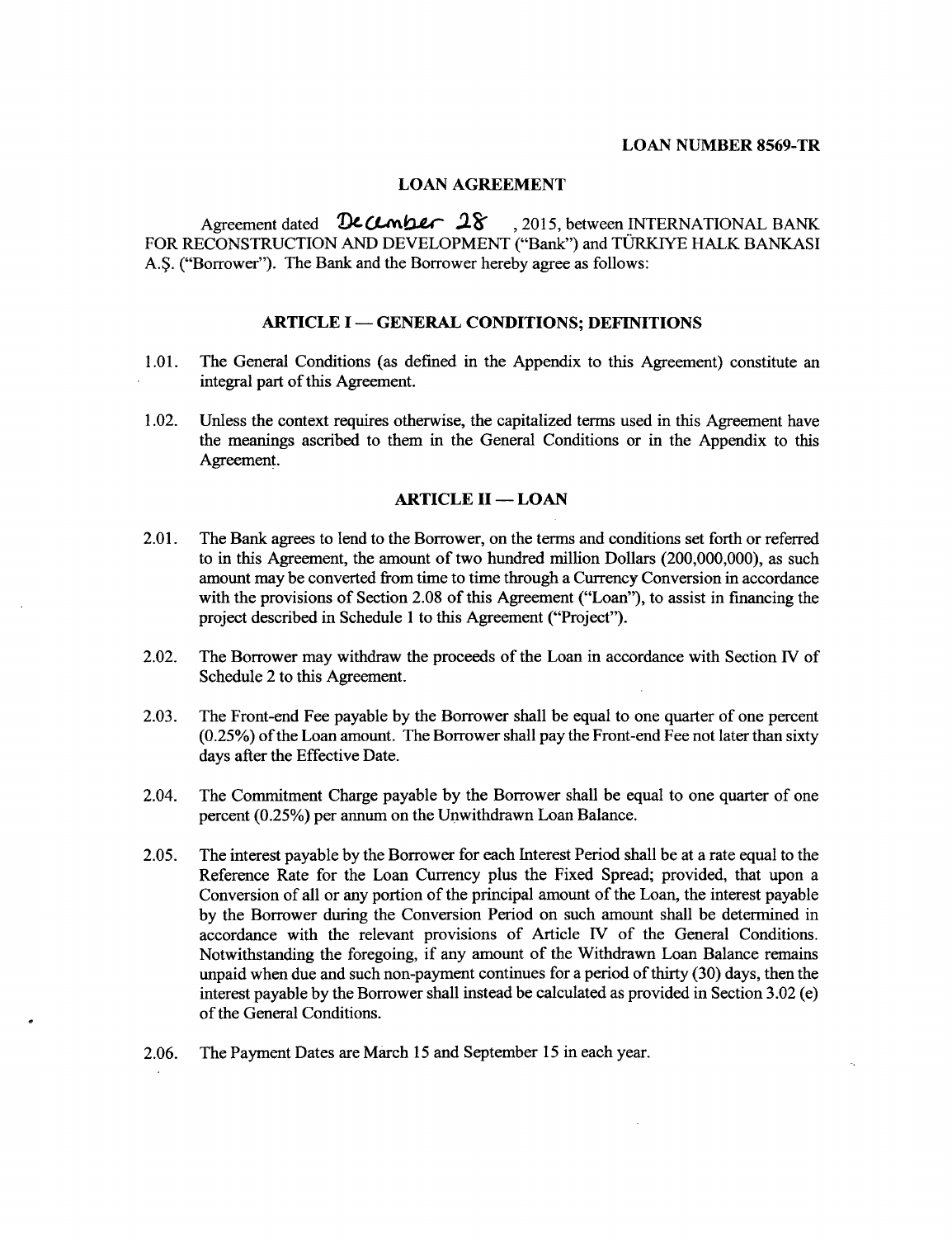- **2.07.** The principal amount of the Loan shall be repaid in accordance with the amortization schedule set forth in Schedule **3** to this Agreement.
- **2.08.** (a) The Borrower may at any time request any of the following Conversions of the terms of the Loan in order to facilitate prudent debt management: (i) a change of the Loan Currency of all or any portion of the principal amount of the Loan, withdrawn or unwithdrawn, to an Approved Currency; (ii) a change of the interest rate basis applicable to: **(A)** all or any portion of the principal amount of the Loan withdrawn and outstanding from a Variable Rate to a Fixed Rate, or vice versa; or (B) all or any portion of the principal amount of the Loan withdrawn and outstanding from a Variable Rate based on a Reference Rate and the Variable Spread to a Variable Rate based on a Fixed Reference Rate and the Variable Spread, or vice versa; or **(C)** all of the principal amount of the Loan withdrawn and outstanding from a Variable Rate based on a Variable Spread to a Variable Rate .based on a Fixed Spread; and (iii) the setting of limits on the Variable Rate or the Reference Rate applicable to all or any portion of the principal amount of the Loan withdrawn and outstanding **by** the establishment of an Interest Rate Cap or Interest Rate Collar on the Variable Rate or the Reference Rate.
	- **(b)** Any conversion requested pursuant to paragraph (a) of this Section that is accepted **by** the Bank shall be considered a "Conversion", as defined in the General Conditions, and shall be effected in accordance with the provisions of Article **IV** of the General Conditions and of the Conversion Guidelines.

#### **ARTICLE III - PROJECT**

- **3.01.** The Borrower declares its commitment to the objective of the Project. To this end, the Borrower shall carry out the Project in accordance with the provisions of Article V of the General Conditions.
- **3.02.** Without limitation upon the provisions of Section **3.01** of this Agreement, and except as the Borrower, the Guarantor and the Bank shall otherwise agree, the Borrower shall ensure that the Project is carried out in accordance with the provisions of Schedule 2 to this Agreement.

## **ARTICLE IV -EFFECTIVENESS; TERMINATION**

- 4.01. The Additional Condition of Effectiveness consists of the following, namely that the Borrower shall have adopted the Operational Manual in a manner satisfactory to the Bank.
- 4.02. The Effectiveness Deadline is the date ninety **(90)** days after the date of this Agreement.

## **ARTICLE V - REPRESENTATIVE; ADDRESSES**

*5.01.* The Borrower's Representatives are its General Manager, its Deputy General Manager Responsible for International Banking, or its Head of International Banking and Structured Finance Department.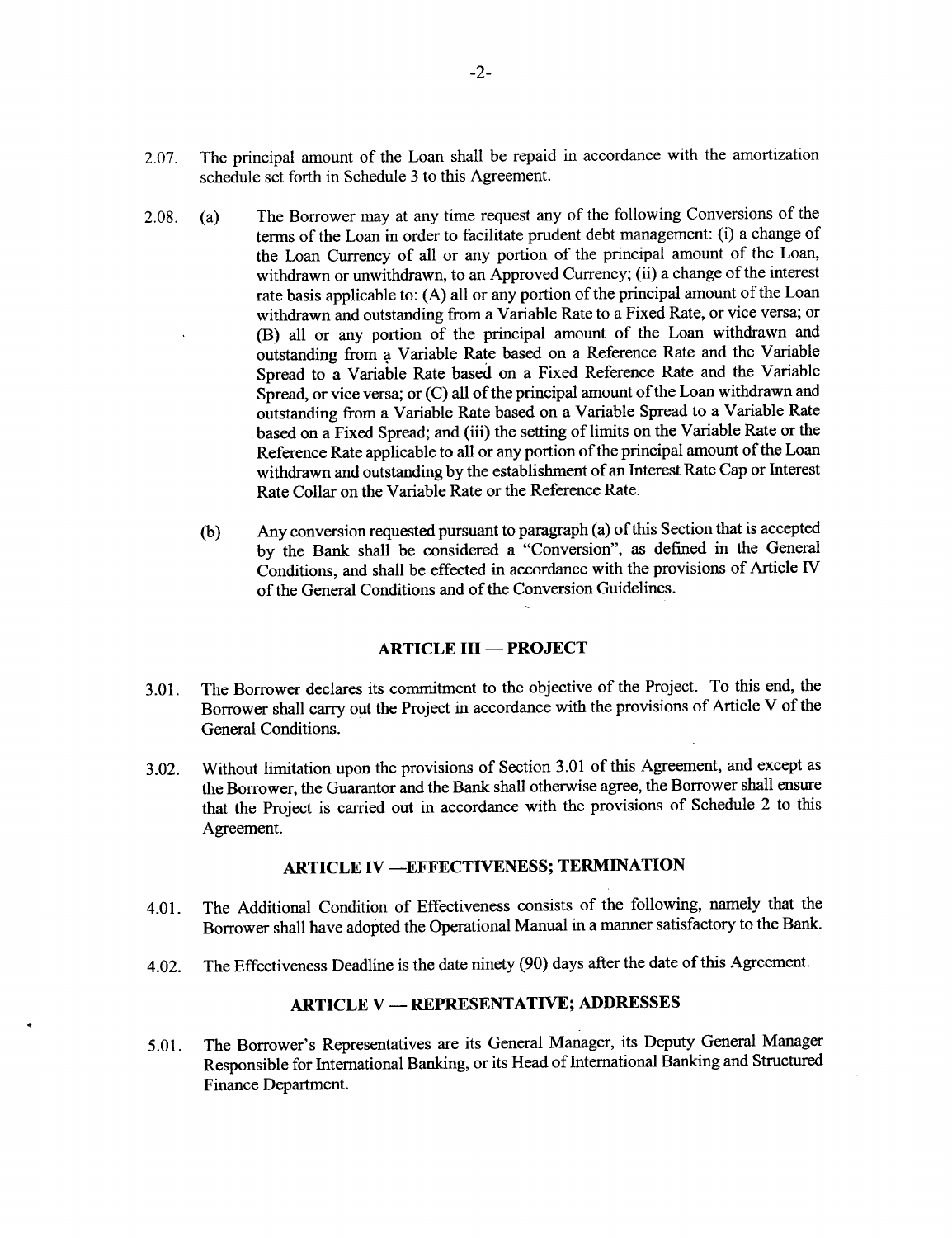**5.02.** The Borrower's Address is:

T. Halk Bankasi **A.\$.** Barbaros Mah. Şebboy Sok. No: 4 Kat: 21 Batı Ataşehir P.K.34746 Ata ehir **-** Istanbul Republic of Turkey

> Facsimile: **(90-212) 340-0997**

**6.03.** The Bank's Address is:

International Bank for Reconstruction and Development **1818** H Street, N.W. Washington, **D.C.** 20433 United States of America

Telex: Facsimile:

 $\ddot{\phantom{a}}$ 

248423(MCI) or **1-202-477-6391** 64145(MCI)

k,

 $\bar{z}$ 

 $\mathbb{R}^2$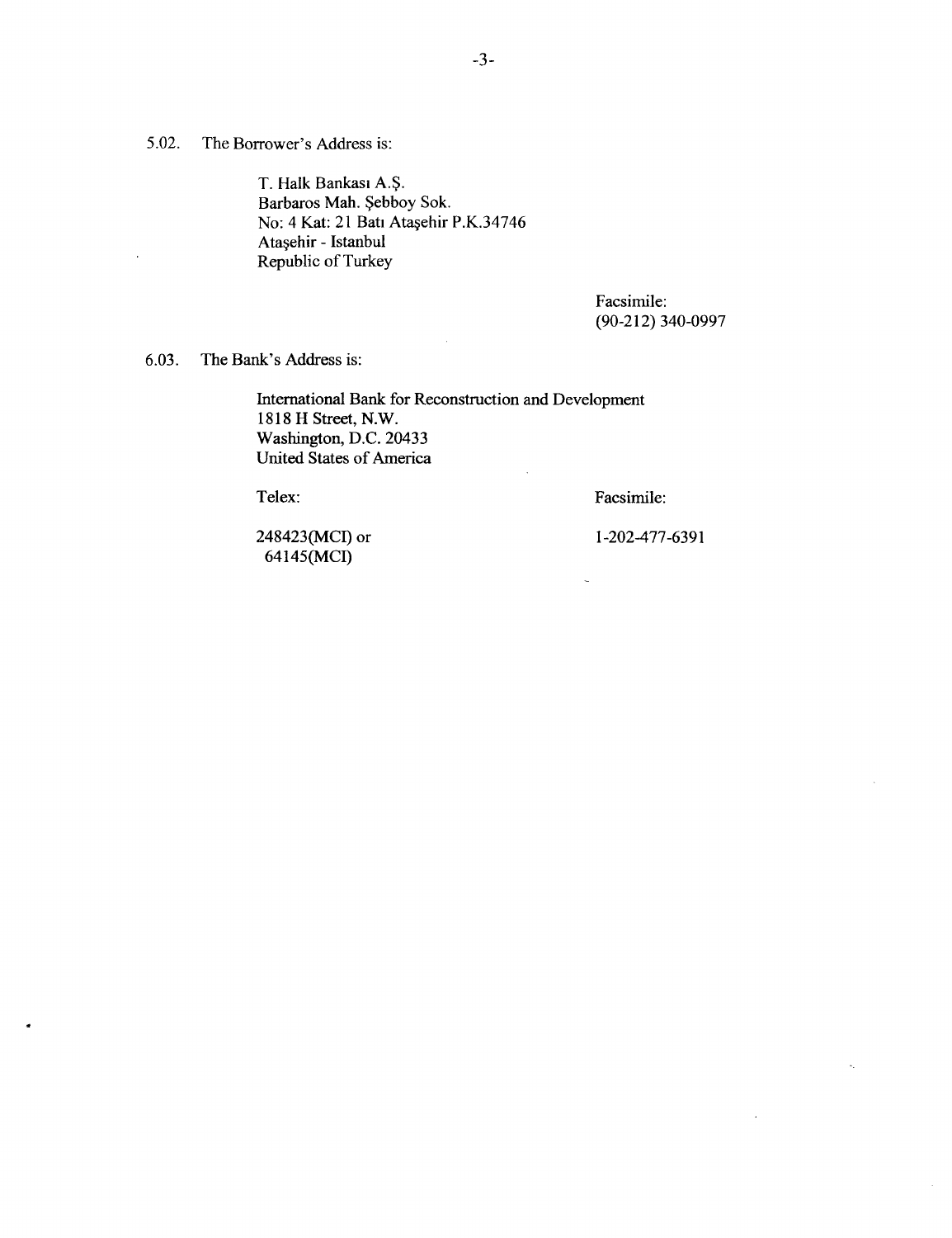AGREED at Ankara, Turkey, as of the day and year first above written.

**INTERNATIONAL** BANK FOR **RECONSTRUCTION AND DEVELOPMENT By** Authorized Representative Name: <u>Johanner</u> ZUTT Title: Country Director TORKIYE HALK **BANKASI A.\$. By** Authorized Representative Name: Ali Funt TASKESENLIOGLY Title: Board Member and General Manager **By** entative Name: M. Hakan AT Title: Deputy General Manager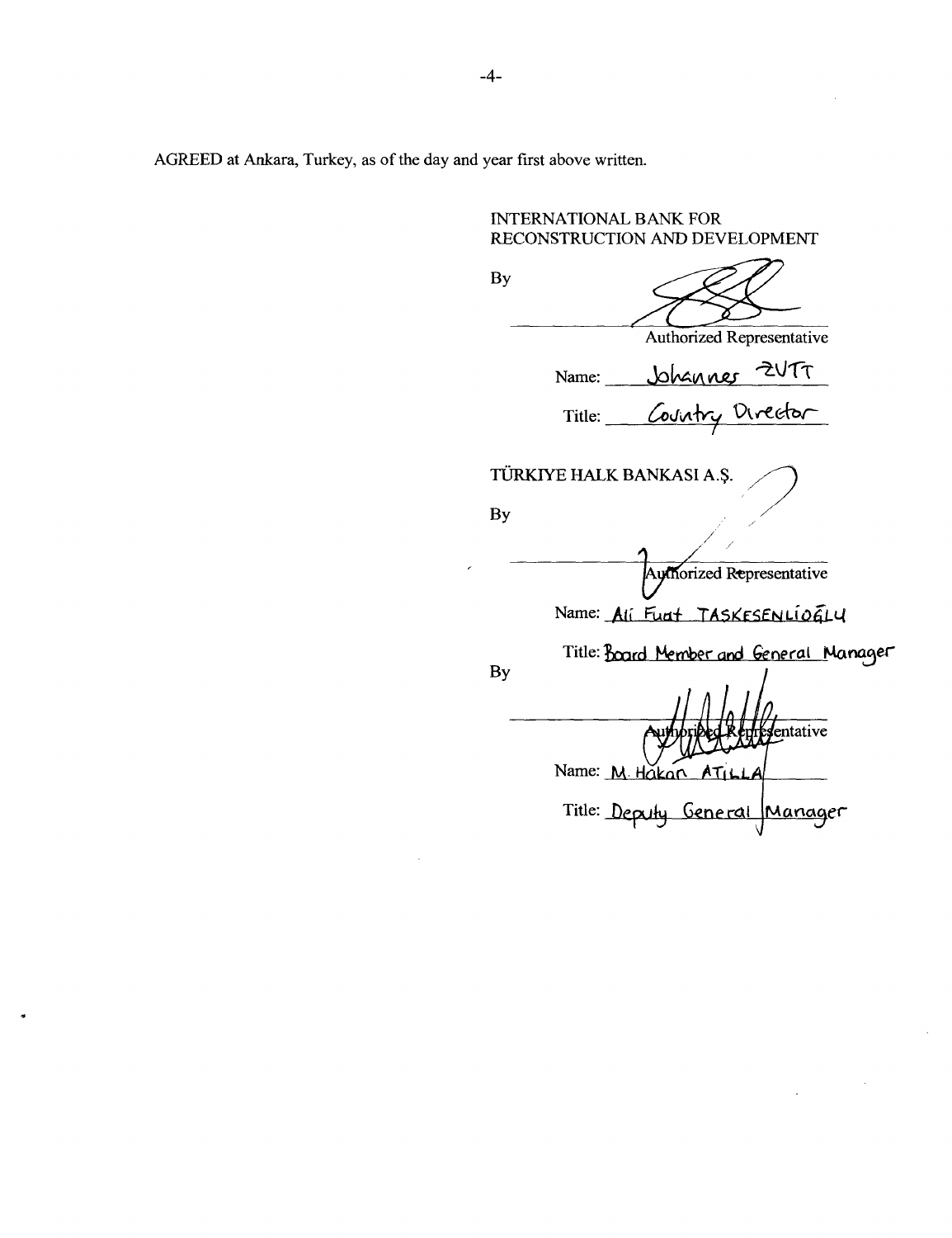### **SCHEDULE 1**

## **Project Description**

The objective of the Project is to improve access to finance for micro, small and medium enterprises, and longer term finance to large enterprises involved in domestic supply chains.

The Project consists of the following Part, namely:

#### **Part A: Credit Line to MSMEs and LEs**

 $\sim 10^7$ 

 $\sim 10^{-1}$ 

 $\mathcal{A}^{\mathcal{A}}$ 

The establishment and operation of a credit facility for the provision of Sub-loans to MSMEs and LEs to finance the carrying out of Sub-projects.

 $\mathcal{A}$ 

ú.

 $\mathcal{L}$  $\ddot{\phantom{a}}$ 

 $\mathcal{A}^{\pm}$  $\sim 1$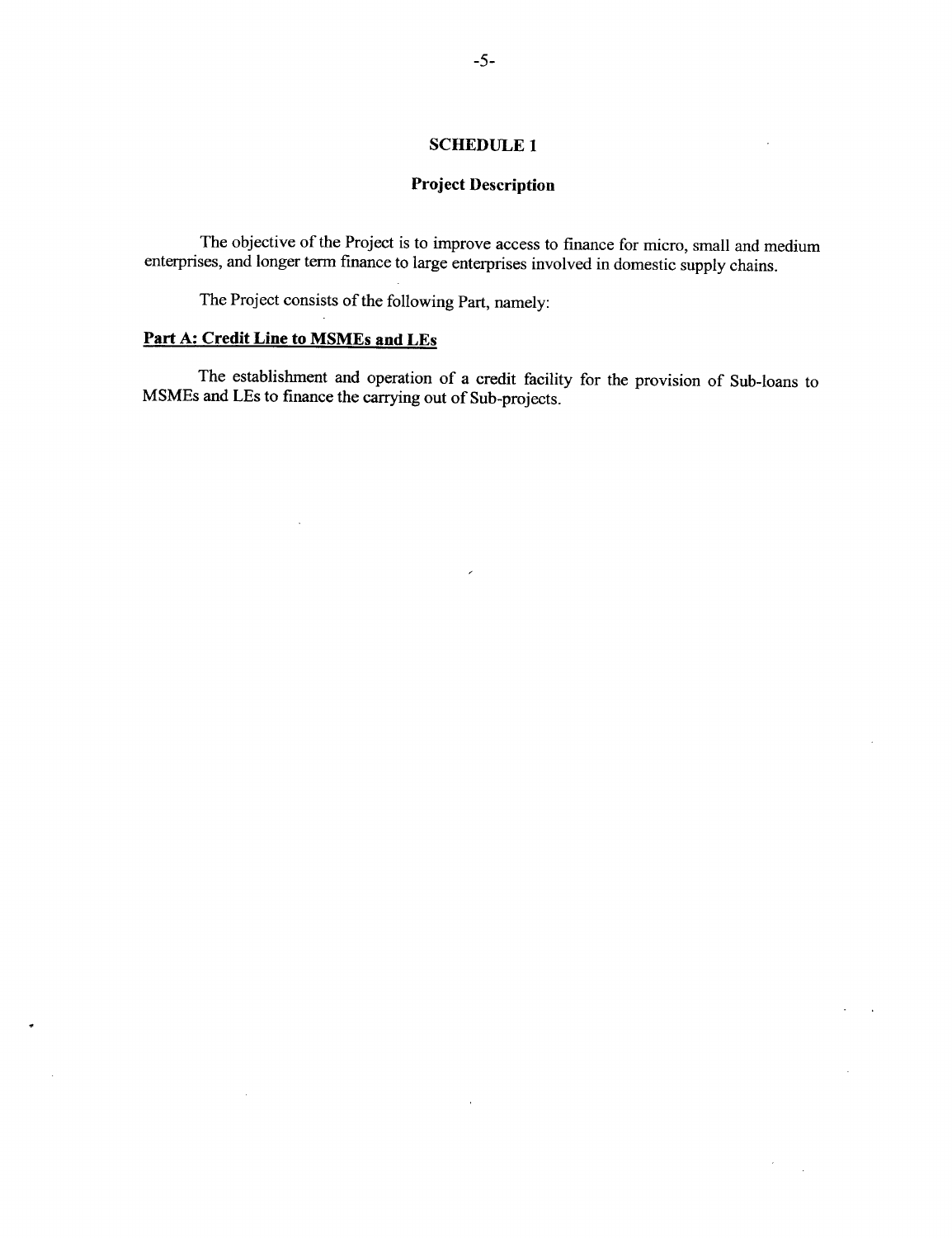#### **SCHEDULE 2**

#### **Project Execution**

#### **Section I. Implementation Arrangements**

#### **A. Institutional and Other Arrangements**

- **1.** Except as the Bank shall otherwise agree, the Borrower shall operate and maintain its **PIU** until the completion of the Project, and ensure that it functions at all times in a manner and with staffing and budgetary resources necessary and appropriate for implementation of the Project.
- 2. The Borrower shall: (a) adopt and thereafter maintain the Operational Manual in form and content satisfactory to the Bank; **(b)** duly comply with the provisions of the Operational Manual; and (c) not assign, amend, abrogate or waive the Operational Manual without obtaining the prior approval of the Bank.
- **3.** The Borrower shall, throughout the implementation of the Project, comply with the applicable prudential regulations of the Guarantor and confirm such compliance in accordance with the provisions of the Operational Manual, including through the submission to the Bank of: (a) semi-annual certifications **by** the Borrower's management; and **(b)** annual certifications **by** the Borrower's external auditors.
- 4. The Borrower shall ensure that the Project is carried out in accordance with the provisions of the Anti-Corruption Guidelines.
- *5.* For the purposes of carrying out the Project, the Borrower shall:
	- (a) (i) make Sub-loans to MSMEs and LEs under Sub-loan Agreements to be entered into between the Borrower and the pertinent **MSME** or **LE** (as the case may be), on the terms and conditions set forth in the Operations Manual, including, without limitation, the terms and conditions set forth in Section I.B of this Schedule; (ii) exercise its rights and carry out its obligations under each Sub-loan Agreement in a manner acceptable to the Bank, and to protect its interests, and the interests of the Guarantor and the Bank; and (iii) except as the Bank shall otherwise agree, not assign, amend, abrogate, terminate, waive or fail to enforce any of the provisions of the Sub-loan Agreements or any provision thereof.
	- **(b)** Except as the Bank shall otherwise agree, ensure that at least sixty percent **(60%)** of the Loan is utilized to finance Sub-loans to MSMEs.
	- **(c)** Ensure that at least fifteen percent **(15%)** of the Loan financing Sub-loans to MSMEs is made for: (a) Sub-loans financing Investment Subprojects located in the Priority Regions; or **(b)** Sub-loans financing Working Capital Subprojects where the goods consultant services and non-consulting services so financed are used in the Priority Regions.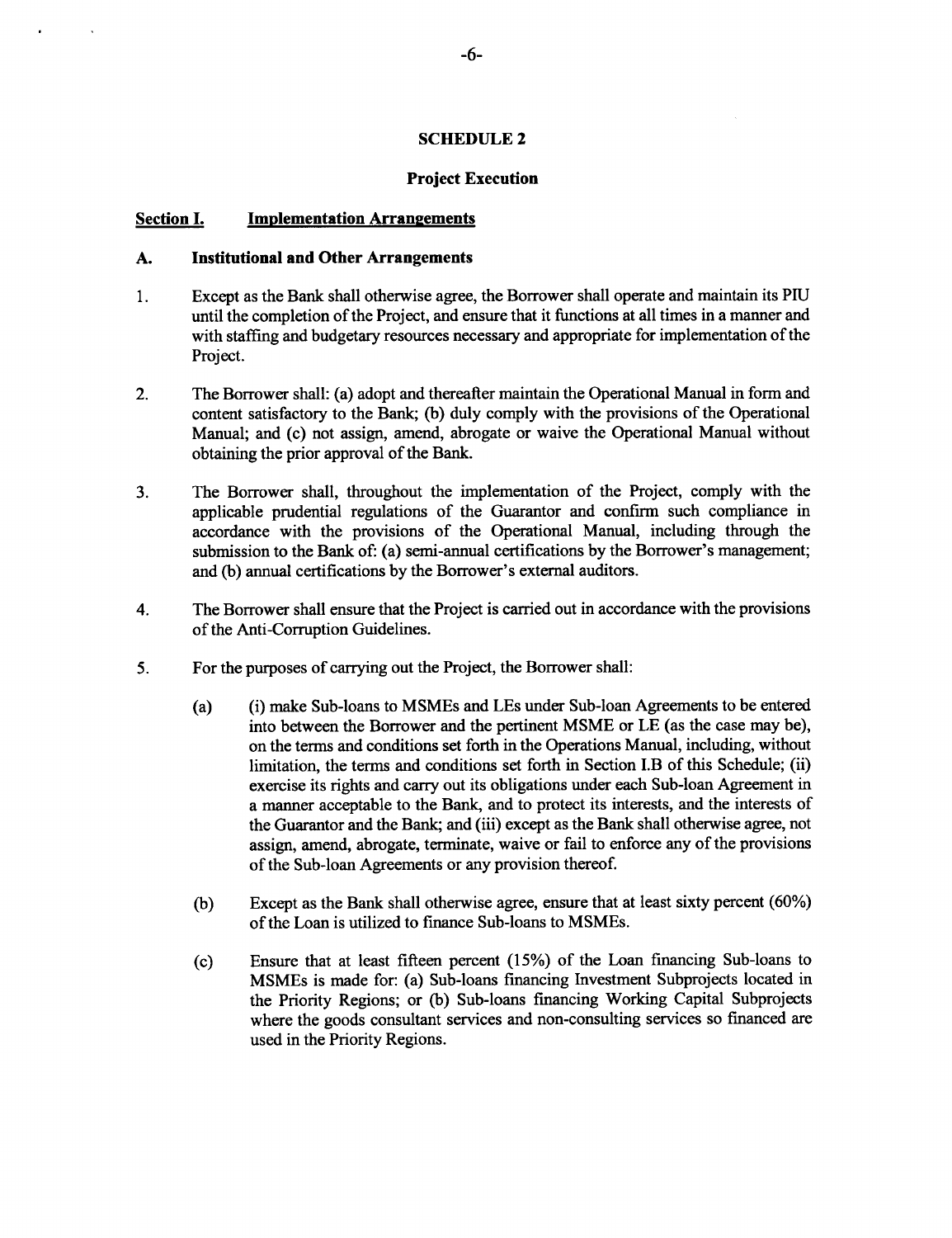- **(d)** Appraise, supervise, monitor and report on the carrying out of Sub-projects **by** MSMEs and LEs, in accordance with the provisions of this Agreement and those of the Operational Manual.
- (e) Utilize all repayments made **by** MSMEs and LEs under the Sub-loans (to the extent payments are not required to meet the Borrower's payment and repayment obligations to the Bank under this Agreement) to finance additional Sub-loans to the same or other MSMEs or LEs under the Project.

#### B. **Terms and Conditions of Sub-loans**

#### *Terms of Sub-loans to SMEs and LEs*

- 1. Except as the Bank shall otherwise agree, each Sub-loan shall be provided on terms, including those relating to the maturity, interest rate, and other charges and/or fees determined on the basis of its assessment of market conditions and risk management and in accordance with the Borrower's investment and lending policies and practices, provided that:
	- (a) Each Sub-loan shall be charged, on the principal amount thereof withdrawn and outstanding from time to time, interest at a rate at least equal to the rate payable under Section **2.05** of this Agreement plus the administrative costs of the Borrower and an appropriate credit risk margin.
	- **(b)** Each Sub-loan to an **MSME** to finance an Investment Subproject shall have a minimum maturity period of two (2) years, and each Sub-loan to an **LE** to finance an Investment Subproject shall have a minimum maturity period of three **(3)** years.
- 2. Except as the Bank shall otherwise agree:
	- (a) **(A)** the amount of each Sub-loan to any one **MSME** shall not exceed the equivalent of **\$3,500,000;** (B) the aggregate amount of outstanding Sub-loans to any one **MSME** shall not exceed the equivalent of **\$5,000,000;** and
	- **(b) (A)** the amount of each Sub-loan to any one **LE** shall not exceed the equivalent of **\$6,000,000;** (B) the aggregate amount of outstanding Sub-loans to any one **LE** shall not exceed the equivalent of **\$10,000,000.**
- **3.** No expenditures for a given Sub-project shall be eligible for financing out of the proceeds of the Loan unless such expenditures shall have been made not earlier than one hundred and eighty **(180)** days prior to the date on which the Borrower shall have received the application for a Sub-loan to finance such Sub-project, including any information required under paragraph **6** of this Section I.B.

#### *MSME and LE Eligibility Criteria*

- 4. Each Sub-loan shall be provided to an **MSME** or an **LE** which shall have established, to the satisfaction of the Borrower that:
	- (a) it is a Private Enterprise;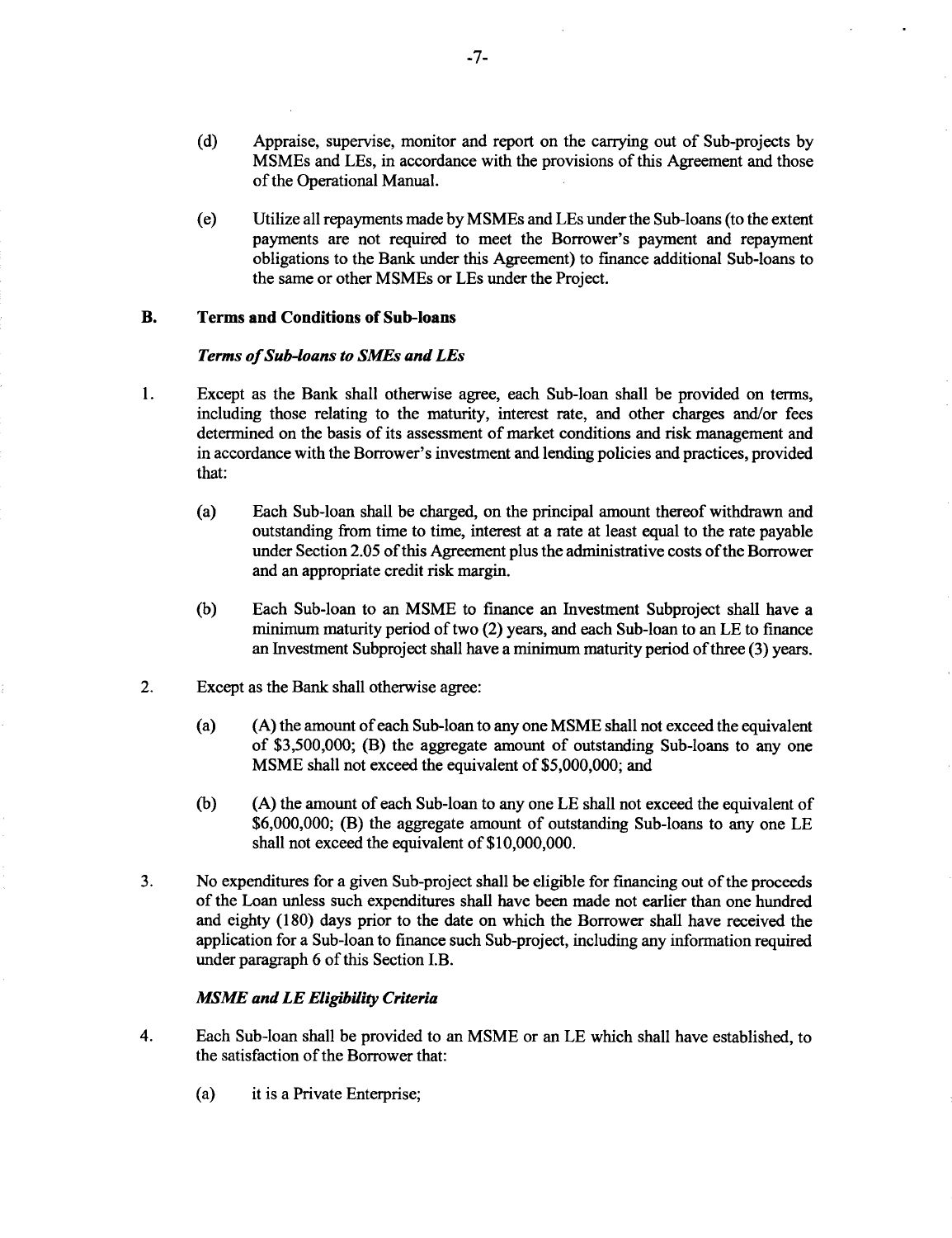- **(b)** it has a satisfactory financial structure and the organization, management, staff and financial and other resources required for the efficient carrying out of its operations, including the carrying out of the Sub-project;
- **(c)** it has a certificate from the relevant local or national authorities of the Guarantor about compliance with applicable environmental laws and regulations of the Guarantor;
- **(d) (A)** Except as the Bank and the Borrower shall otherwise agree, and unless the Sub-loan: (i) is below **\$1,000,000** equivalent; or (ii) finances Investment Subprojects in the Priority Regions or Working Capital Sub-projects when the goods and consultant services and non-consulting services so financed are used in the Priority Regions:
	- (i) it has a ratio of debt to equity (after receipt of the Sub-loan) no greater than *85:15;*
	- (ii) it has not incur any debt unless a reasonable forecast of its revenues and expenditures shows that its estimated cash flow for each fiscal year during the term of the debt to be incurred shall be at least **1.1** times its estimated debt service requirements in such year on all its debt, including the debt to be incurred; and
	- (iii) it has submitted a cash flow statement in accordance with the Operations Manual.
	- (B) For purposes of this paragraph 4(d):
		- (i) the term "debt" means any indebtedness of the **MSME** or **LE;**
		- (ii) debt shall be deemed to be incurred: **(A)** under a loan contract or agreement or other instrument providing for such debt or for the modification of its terms of payment, on the date of such contract, agreement or instrument; and (B) under a guarantee agreement, on the date the agreement providing for such guarantee has been entered into;
		- (iii) the term "equity" means the sum of the total unimpaired paid-up capital, retained earnings and reserves of the **MSME** or **LE** not allocated to cover specific liabilities;
		- (iv) the term "debt service requirements" means the aggregate amount of repayments of, and interest and other charges on, debt;
		- (v) the term "reasonable forecast" means a forecast prepared **by** the **MSME** or **LE** not earlier than twelve (12) months prior to the incurrence of the debt in question, which the Bank, the Borrower and the **MSME** or **LE** accept as reasonable and as to which the Borrower has notified the **MSME** or **LE** of its acceptability, provided that no event has occurred since such notification which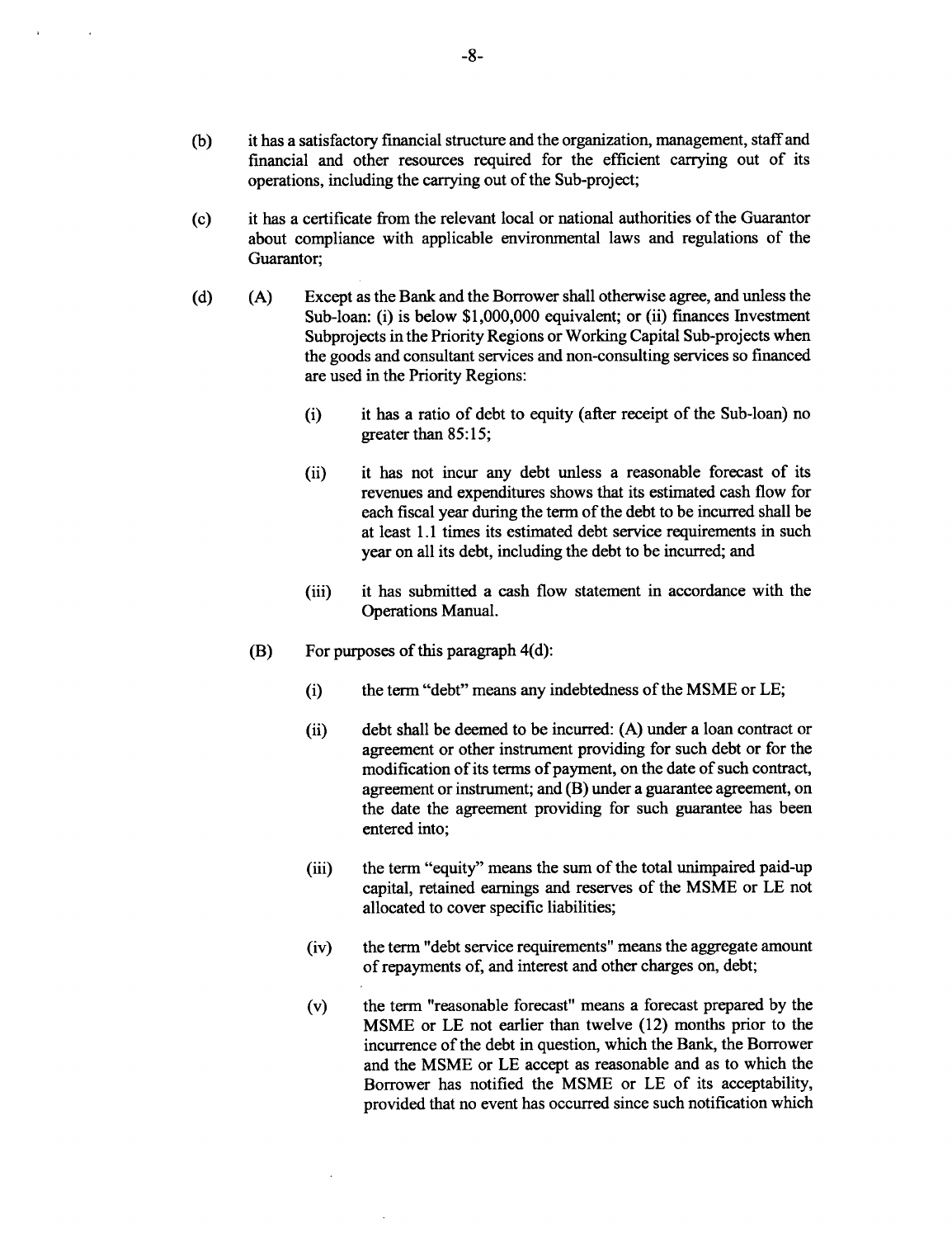has, or may reasonably be expected in the future to have, a material adverse effect on the financial condition or future operating results of the **MSME** or **LE;** and

(vi) whenever, for the purposes of this paragraph 4(d), it shall be necessary to value, in terms of the currency of the Guarantor, debt payable in another currency, such valuation shall be made on the basis of the prevailing lawful rate of exchange at which such other currency is, at the time of such valuation, obtainable for the purposes of servicing such debt, or, in the absence of such rate, on the basis of a rate of exchange acceptable to the Borrower and the Bank.

#### *Sub-project Eligibility Criteria*

- *5.* Unless otherwise agreed between the Bank and the Borrower, each Sub-loan shall be provided for a Sub-project which is determined, on the basis of an appraisal carried out in accordance with procedures acceptable to the Bank:
	- (a) to be technically feasible and economically, financially and commercially viable;
	- **(b)** to be in compliance with all requirements pertaining to environmental protection applicable under the laws and regulations of the Guarantor and with the Environmental Policy Framework. To that end, the Borrower shall require each **MSME** or **LE** applying for a Sub-loan to furnish evidence satisfactory to the Borrower and the Bank, showing that the Sub-project in respect of which the application has been made, has been prepared in accordance with such procedures, such evidence to include, *inter alia,* an Environmental Management Plan prepared in accordance with the requirements of the Environmental Policy Framework for a Sub-project submitted for approval;
	- (c) not to be supporting or include the purchase of land or used equipment; and
	- **(d)** not to be supporting or include any of the Excluded Activities.

#### *Approval Procedures for Sub-loans to MSMEs and LEs*

- **6.** Each Sub-loan shall be approved **by** the Borrower on the basis of:
	- (a) a description of the **MSME** or **LE** and an appraisal of the Sub-project, including a description of the expenditures proposed to be financed out of the proceeds of the Loan;
	- **(b)** the proposed terms and conditions of the Sub-loan, including the schedule of amortization of the Sub-loan, as set forth in the respective Sub-loan Agreement;
	- **(c)** evidence of compliance with the Operational Manual and with the Environmental Policy Framework; and
	- **(d)** such other information as the Bank or the Borrower shall reasonably request.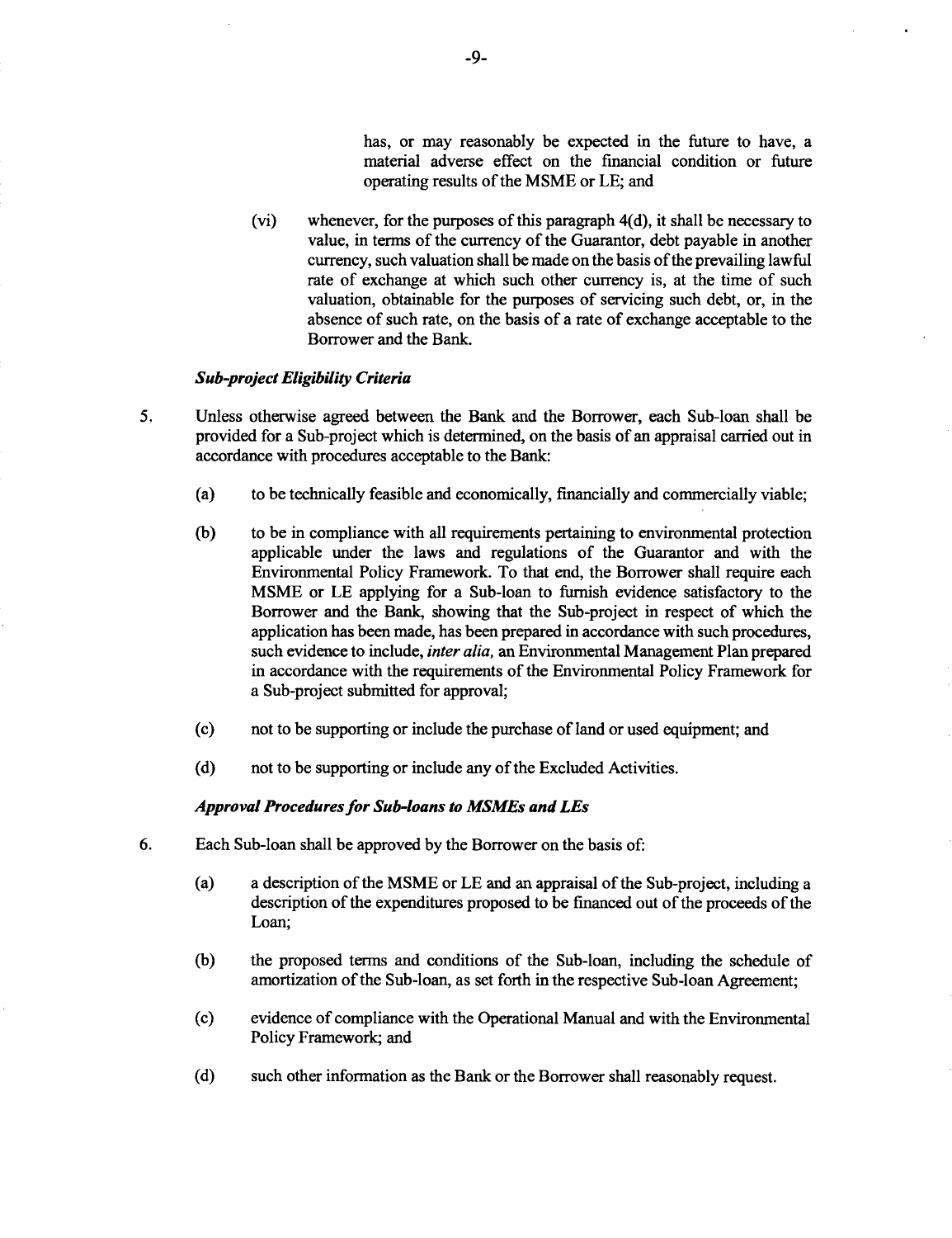**7.** Unless otherwise agreed with the Bank, the Borrower shall ensure that the following Subloans shall not be approved without the Bank's prior approval: (a) the first two (2) Subloans; **(b)** every Sub-loan to be provided to an **MSME** in an amount exceeding the equivalent of **\$2,500,000;** and (c) every Sub-loan to an **LE** in an amount exceeding the equivalent of *\$4,500,000.*

#### *Sub-loan Agreement*

- **8.** Each Sub-loan Agreement shall be provided on further conditions whereby the Borrower shall obtain rights adequate to protect its interests and the interests of the Guarantor and the Bank, including the right to:
	- (a) Require the **MSME** or **LE** to carry out and operate the facilities financed under the Sub-project with due diligence and efficiency and in accordance with sound technical, financial and managerial standards, and in accordance with the provisions of the Anti-Corruption Guidelines applicable to recipients of finance proceeds other than the Borrower, and to maintain adequate records.
	- **(b)** Without limitation to the generality of the provisions of the preceding paragraph (a), require the **MSME** or **LE** to carry out and operate the Sub-project with due regard to applicable social impact, ecological, environmental and pollution control standards, including the Guarantor's environmental laws and standards, and in accordance with the provisions of the Operational Manual.
	- **(c)** Ensure that each Sub-project shall comply with environmental review procedures set forth in the Operational Manual, as well as with the Environmental Policy Framework.
	- **(g)** For any Sub-project which needs an Environmental Management Plan, require the **MSME** or **LE** to carry out such plan in accordance with its terms and in a manner satisfactory to the Bank.
	- **(d)** Require that: (i) the goods, works, non-consulting services and consultants' services to be financed out of the proceeds of the Sub-loan shall be procured in accordance with the provisions of Section **III** of this Schedule; (ii) use such goods, works, and services exclusively in the carrying out of the Sub-project; and (iii) MSMEs and LEs maintain, and ,upon request **by** the Borrower and the Bank, make available to the Bank and the Borrower copies of the invoices for all expenditures financed **by** the pertinent Sub-loan.
	- (e) Inspect, **by** itself or jointly with representatives of the Bank, if the Bank shall so request, such goods and the sites, works, plants and construction included in the Sub-project, the operation thereof, and any relevant records and documents.
	- **(f)** Require that the **MSME** or **LE** shall take out and maintain with responsible insurers such insurance, against such risks and in such amounts, as shall be consistent with sound business practice; and without any limitation upon the foregoing, such insurance shall cover hazards incident to the acquisition, transportation and delivery of goods financed out of the proceeds of the Sub-loan to the place of use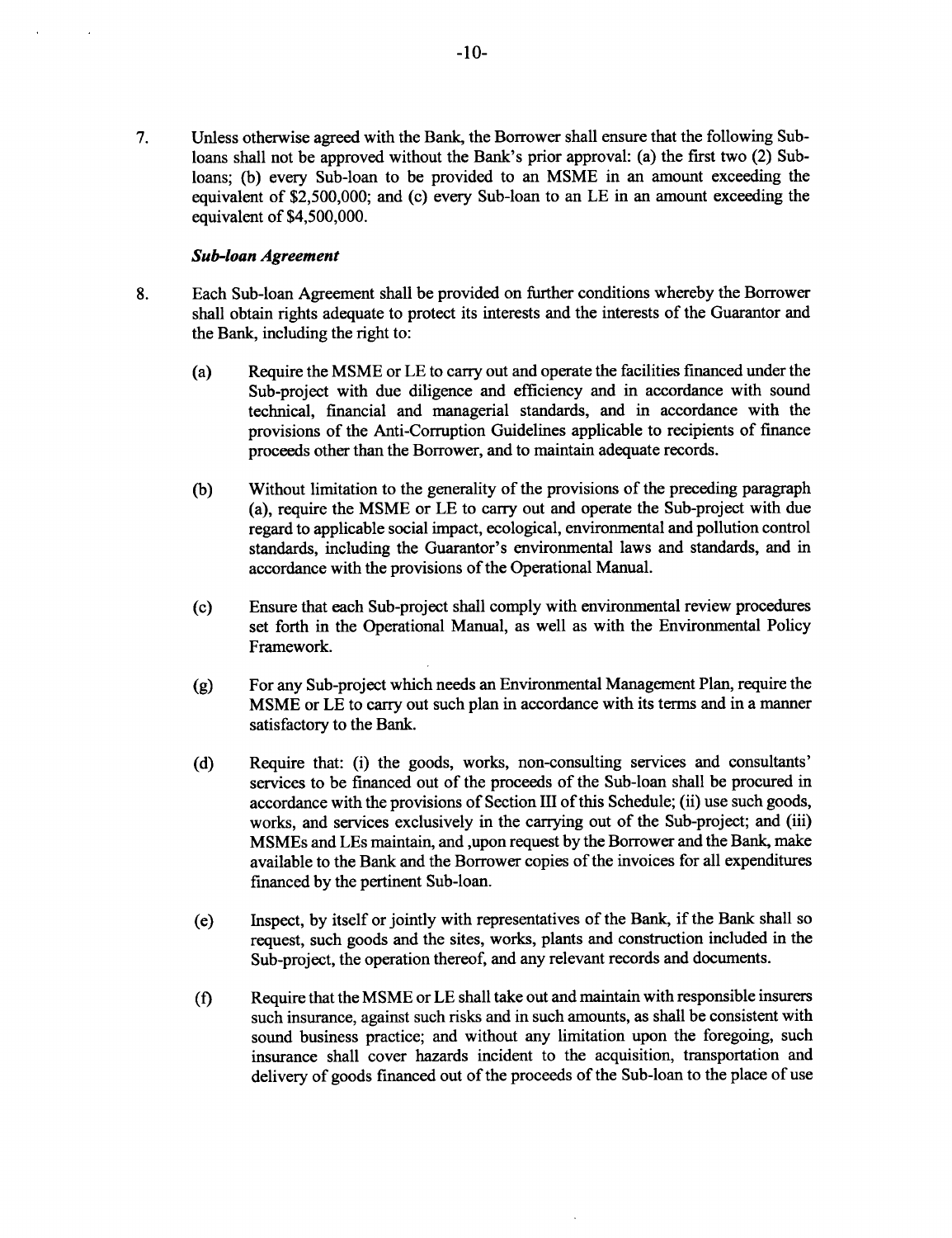or installation, any indemnity thereunder to be made payable in a currency freely usable **by** the **MSME** or **LE** to replace or repair such goods.

- **(g)** Obtain all such information as the Bank or the Borrower shall reasonably request relating to the foregoing and to the administration, operations and financial condition of the **MSME** or **LE** and to the benefits to be derived from the Subproject.
- (h) Require that the **MSME** or **LE** maintain, during the duration of the respective Subloan, compliance with the requirements set forth in paragraph 4 of this Section I.B.
- (i) Suspend and terminate the right of the **MSME** or **LE** to the use of the proceeds of the Sub-loan upon failure **by** such **MSME** or **LE** to perform its obligations under the pertinent Sub-loan Agreement.

#### **Section II.** Project Monitoring Reporting and Evaluation

#### **A.** Project Reports

- **1.** (a) The Borrower shall monitor and evaluate the progress of the Project (including progress in the implementation of the Environmental Policy Framework and the pertinent Environmental Management Plans) and prepare Project Reports in accordance with the provisions of Section **5.08** of the General Conditions and on the basis of indicators agreed with the Bank. Each Project Report shall cover the period of one calendar semester, and shall be furnished to the Bank not later than forty-five *(45)* days after the end of the period covered **by** such report.
	- **(b)** Without limitation on the provisions of sub-paragraph (a) above, the Borrower shall list in each Project Report basic information relating to each Sub-project approved for financing under the Project, including the location and nature of the Sub-project, and the date on which Sub-project activities began and were completed. Additionally, the Borrower agrees that the Bank may disclose the foregoing information to the public.

#### B. **Financial Management, Financial Reports and Audits**

- 1 **.** The Borrower shall maintain or cause to be maintained a financial management system in accordance with the provisions of Section *5.09* of the General Conditions.
- 2. Without limitation on the provisions of Part A of this Section, the Borrower shall prepare and furnish to the Bank as part of each Project Report, interim unaudited financial reports for the Project covering the pertine
- **3.** The Borrower shall have:
	- (a) the Financial Statements for the Project audited in accordance with the provisions of Section *5.09(b)* of the General Conditions. Each audit of the Financial Statements shall cover the period of one fiscal year of the Borrower. The audited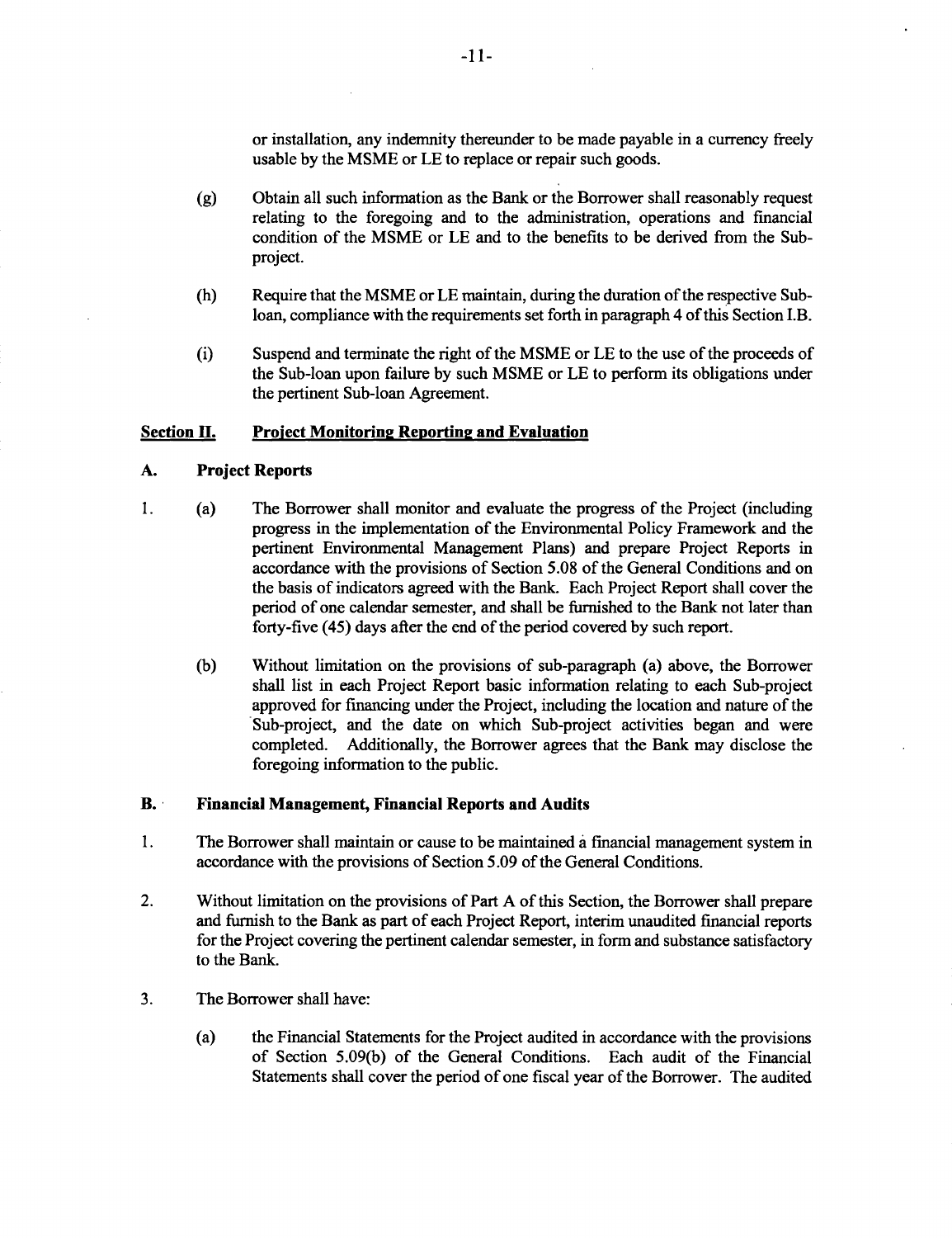Financial Statements for each such period shall be furnished to the Bank not later than six **(6)** months after the end of such period; and

**(b)** its entity financial statements audited in accordance with standards set forth in Section *5.09(b)* of the General Conditions. Each audit of such entity financial statements shall cover the period of one fiscal year of the Borrower and be furnished to the Bank not later than six **(6)** months after the end of such period.

#### **Section III.** Procurement

#### **A.** General

- 1 **.** Goods, Works and Non-consulting Services. **All** goods, works and non-consulting services required for the Project and to be financed out of the proceeds of the Loan shall be procured in accordance with the requirements set forth or referred to in Section **I** of the Procurement Guidelines, and with the provisions of this Section.
- 2. Consultants' Services. **All** consultants' services required for the Project and to be financed out of the proceeds of the Loan shall be procured in accordance with the requirements set forth or referred to in Sections **I** and IV of the Consultant Guidelines and with the provisions of this Section.
- **3. Definitions.** The capitalized terms used below in this Section to describe particular procurement methods or methods of review **by** the Bank of particular contracts refer to the corresponding method described in Sections II and **III** of the Procurement Guidelines, or Sections II, III, IV and V of the Consultant Guidelines, as the case may be.

#### B. **Particular Methods of Procurement of Goods, Works, Non-consulting Services and Consultants' Services**

**Well-established Private Sector Procurement Methods or Commercial Practices.** Contracts for goods, works, non-consulting services and consultants' service under Subprojects shall be awarded in accordance with the well-established private sector procurement methods or commercial practices which have been found acceptable to the Bank and described in the Operational Manual.

#### **C. Review by the Bank of Procurement Decisions**

**All** contracts shall be subject to Post Review **by** the **Bank.**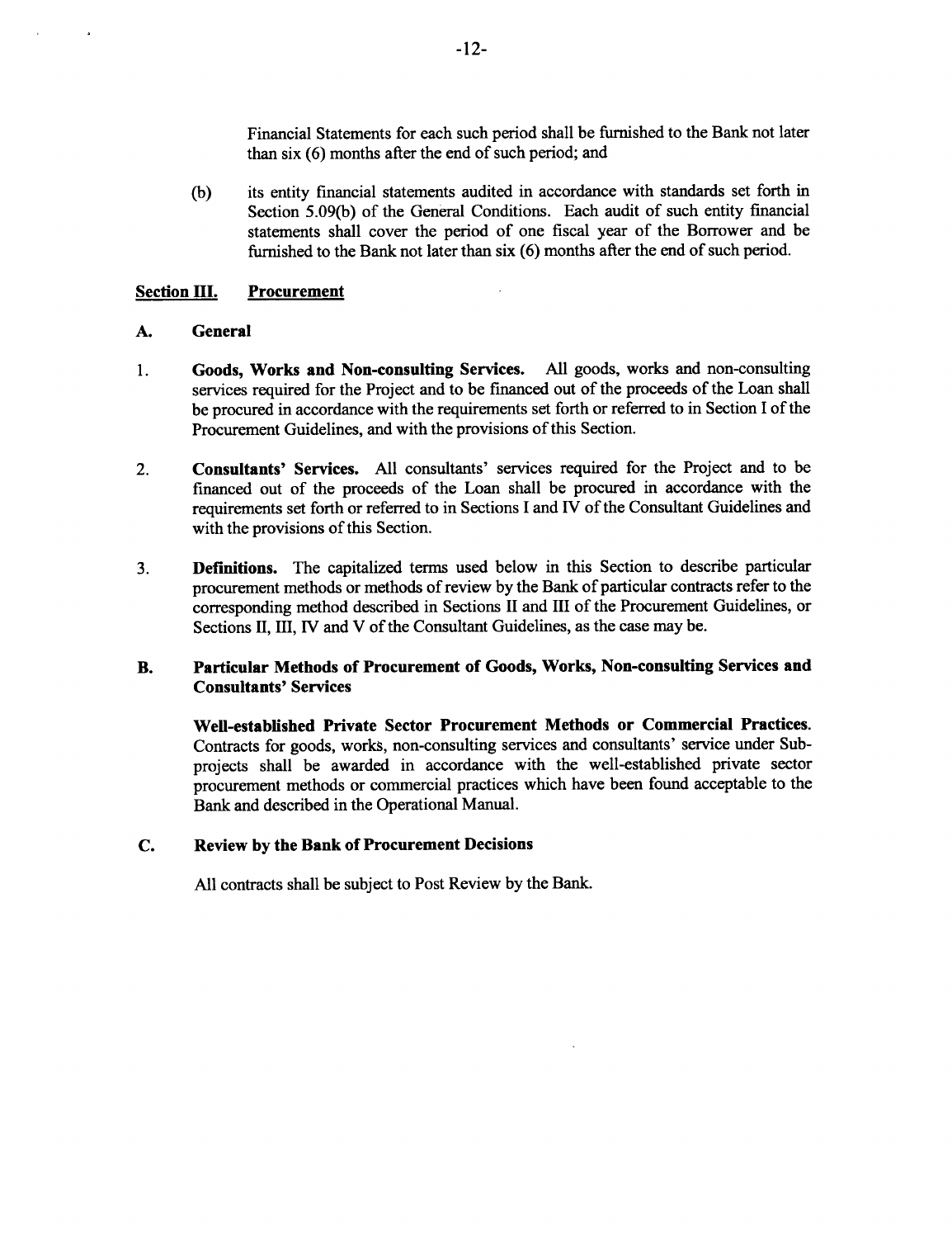#### **Section IV. Withdrawal of Loan Proceeds**

#### **A. General**

- 1. The Borrower may withdraw the proceeds of the Loan in accordance with the provisions<br>of Article II of the General Conditions, this Section, and such additional instructions as the<br>Bank shall specify by notice to the Bor Guidelines for Projects" dated May 2006, as revised from time to time by the Bank and as made applicable to this Agreement pursuant to such instructions), to finance Eligible Expenditures as set forth in the table in parag
- 2. The following table specifies the categories of Eligible Expenditures that may be financed out of the proceeds of the Loan ("Category"), the allocation of the amounts of the Loan to each Category, and the percentage of expenditures to be financed for Eligible Expenditures in each Category.

| Category            | <b>Amount of the Loan</b><br><b>Allocated</b><br>(expressed in USD) | <b>Percentage of Expenditures</b><br>to be financed<br>(inclusive of Taxes) |
|---------------------|---------------------------------------------------------------------|-----------------------------------------------------------------------------|
| $(1)$ Sub-loans     | 200,000,000                                                         | 100% of amount of Sub-loans<br>disbursed                                    |
| <b>TOTAL AMOUNT</b> | 200,000,000                                                         |                                                                             |

#### B. Withdrawal Conditions; **Withdrawal Period**

- **I.** Notwithstanding the provisions of Part **A** of this Section, no withdrawal shall be made:
	- (a) from the Loan Account until the Bank has received payment in full of the Front- end Fee; or
	- (b) for payments made prior to the date of this Agreement, except that withdrawals up to an aggregate amount not to exceed \$30,000,000 may be made for payments made prior to this date but on or after January 15, 2015, for
- 2. The Closing Date is July **1, 2019.**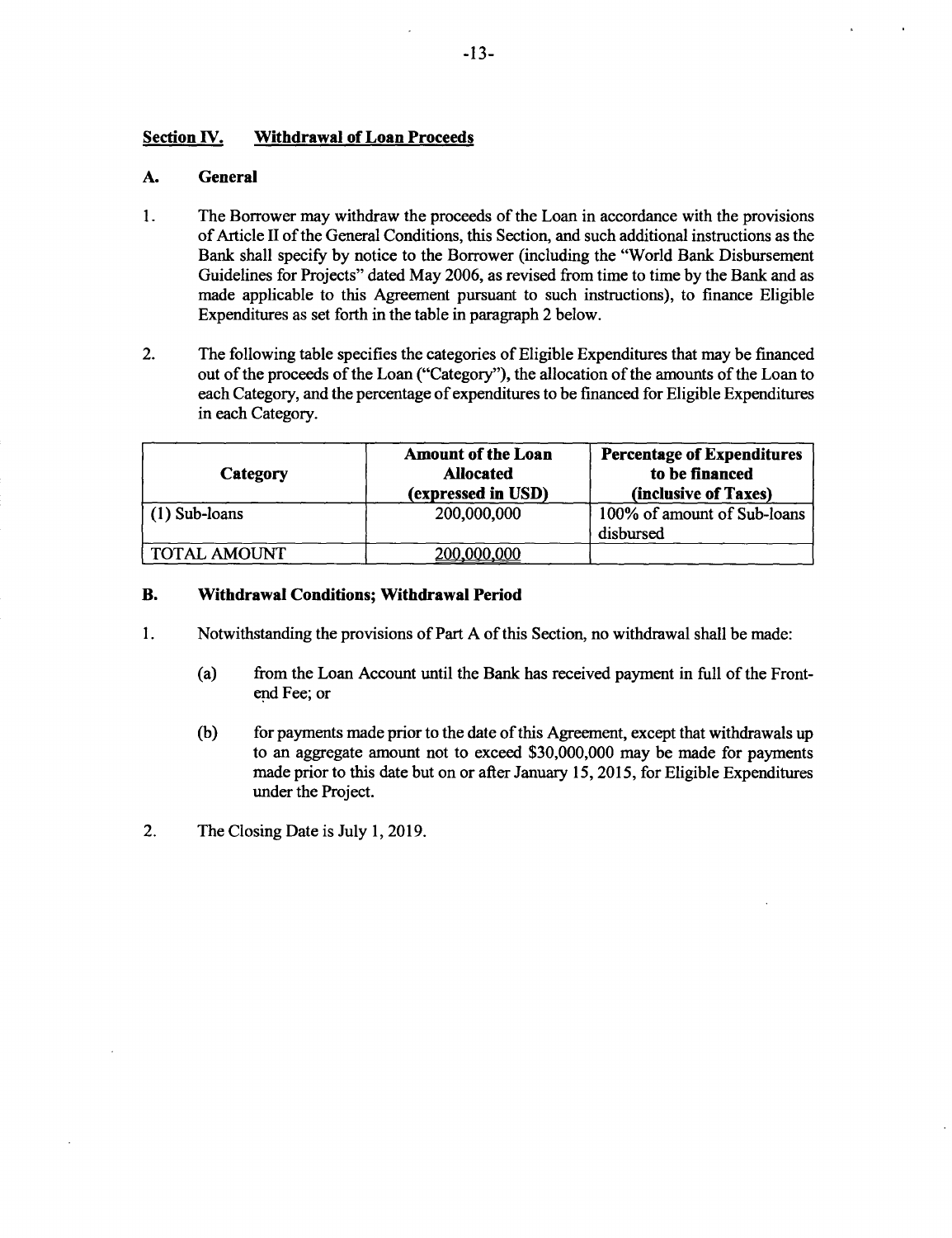#### **SCHEDULE 3**

#### **Amortization Schedule**

The following table sets forth the Principal Payment Dates of the Loan and the percentage  $\mathbf{1}$ of the total principal amount of the Loan payable on each Principal Payment Date ("Installment Share"). **If** the proceeds of the Loan have been fully withdrawn as of the first Principal Payment Date, the principal amount of the Loan repayable **by** the Borrower on each Principal Payment Date shall be determined **by** the Bank **by** multiplying: (a) Withdrawn Loan Balance as of the first Principal Payment Date; **by (b)** the Installment Share for each Principal Payment Date, such repayable amount to be adjusted, as necessary, to deduct any amounts referred to in paragraph 4 of this Schedule, to which a Currency Conversion applies.

| <b>Principal Payment Date</b>     | <b>Installment Share</b><br>(Expressed as a Percentage) |
|-----------------------------------|---------------------------------------------------------|
| On each March 15 and September 15 |                                                         |
| Beginning March 15, 2020          |                                                         |
| through March 15, 2035            | 3,13%                                                   |
| On September 15, 2035             | 2.97%                                                   |

- 2. **If** the proceeds of the Loan have not been fully withdrawn as of the first Principal Payment Date, the principal amount of the Loan repayable **by** the Borrower on each Principal Payment Date shall be determined as follows:
	- (a) To the extent that any proceeds of the Loan have been withdrawn as of the first Principal Payment Date, the Borrower shall repay the Withdrawn Loan Balance as of such date in accordance with paragraph 1 of this Schedule.
	- **(b)** Any amount withdrawn after the first Principal Payment Date shall be repaid on each Principal Payment Date falling after the date of such withdrawal in amounts determined **by** the Bank **by** multiplying the amount of each such withdrawal **by** a fraction, the numerator of which is the original Installment Share specified in the table in paragraph 1 of this Schedule for said Principal Payment Date ("Original Installment Share") and the denominator of which is the sum of all remaining Original Installment Shares for Principal Payment Dates falling on or after such date, such amounts repayable to be adjusted, as necessary, to deduct any amounts referred to in paragraph 4 of this Schedule, to which a Currency Conversion applies.
- **3.** (a) Amounts of the Loan withdrawn within two calendar months prior to any Principal Payment Date shall, for the purposes solely of calculating the principal amounts payable on any Principal Payment Date, be treated as withdrawn and outstanding on the second Principal Payment Date following the date of withdrawal and shall be repayable on each Principal Payment Date commencing with the second Principal Payment Date following the date of withdrawal.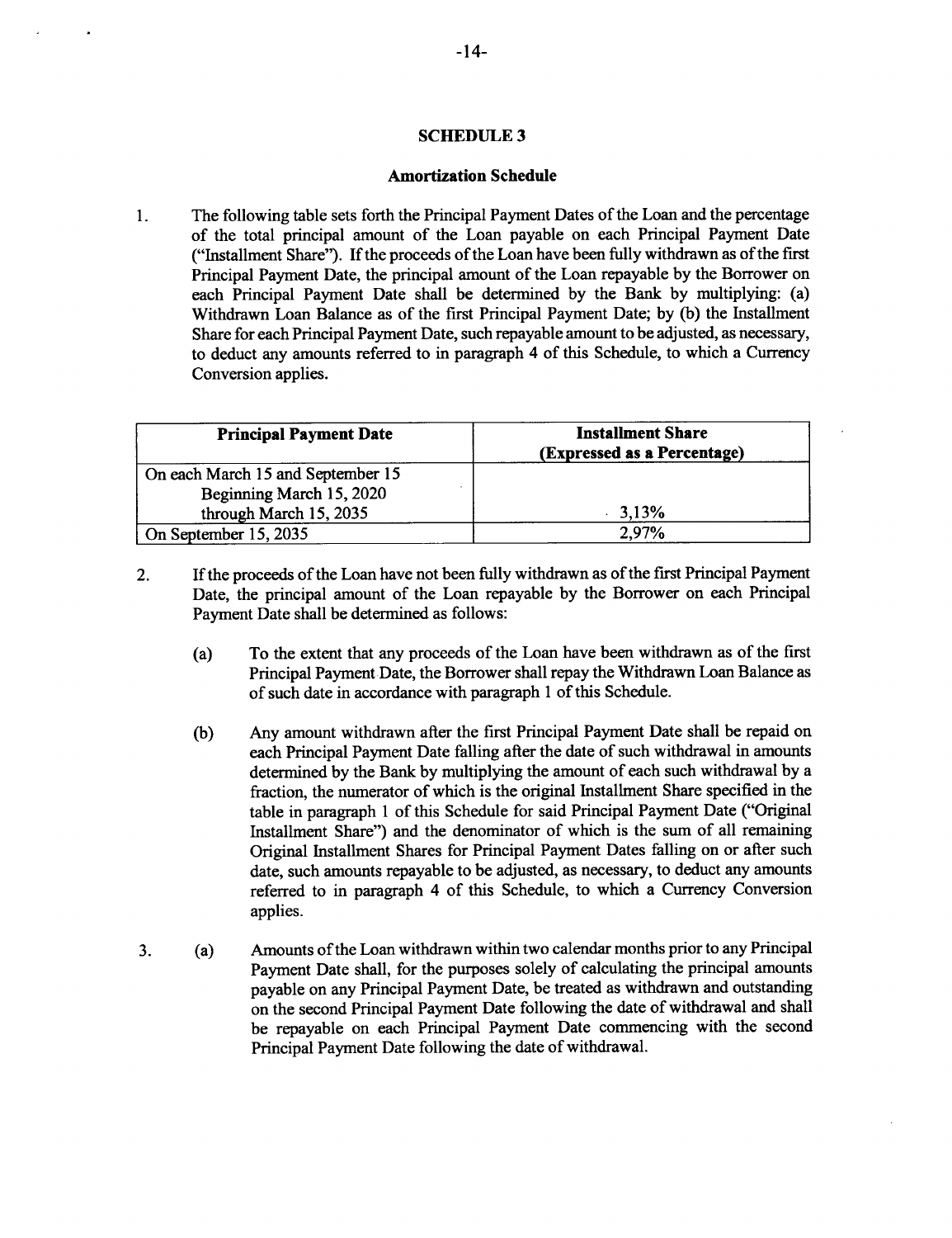- **(b)** Notwithstanding the provisions of sub-paragraph (a) of this paragraph, if at any time the Bank adopts a due date billing system under which invoices are issued on or after the respective Principal Payment Date, the provisions of such subparagraph shall no longer apply to any withdrawals made after the adoption of such billing system.
- 4. Notwithstanding the provisions of paragraphs 1 and 2 of this Schedule, upon a Currency Conversion of all or any portion of the Withdrawn Loan Balance to an Approved Currency, the amount so converted in the Approved Curr the Conversion; or (ii) if the Bank so determines in accordance with the Conversion Guidelines, the exchange rate component of the Screen Rate.
- *5.* **If** the Withdrawn Loan Balance is denominated in more than one Loan Currency, the provisions of this Schedule shall apply separately to the amount denominated in each Loan Currency, so as to produce a separate amortization schedule for each such amount.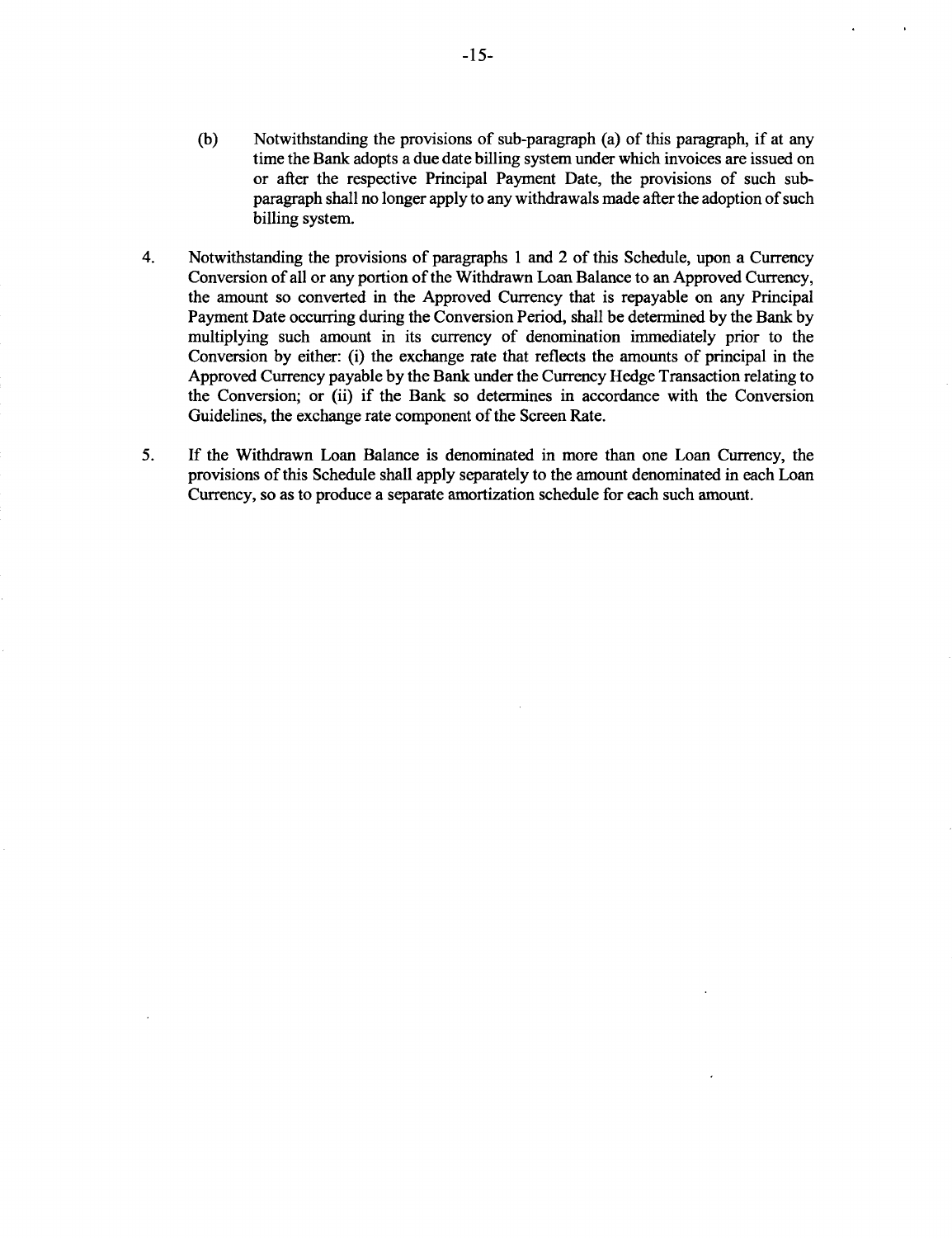#### **APPENDIX**

#### **Section I. Definitions**

- 1. "Anti-Corruption Guidelines" means the "Guidelines on Preventing and Combating Fraud and Corruption in Projects Financed **by** IBRD Loans and **IDA** Credits and Grants", dated October **15, 2006** and revised in January **2011.**
- 2. "Category" means a category set forth in the table in Section IV of Schedule 2 to this Agreement.
- **3.** "Category **"A"** Sub-projects" means Sub-projects which are likely to have significant adverse environmental impacts that are sensitive, diverse, or unprecedented and require a full environmental impact assessment pursuant to the provisions of the Operational Manual and the Environmental Policy Framework.
- 4. "Consultant Guidelines" means the "Guidelines: Selection and Employment of Consultants under IBRD Loans and **IDA** Credits and Grants **by** World Bank Borrowers" dated January 2011 (revised July 2014).
- *5.* "Environmental Management Plan" means any specific environmental management plan, satisfactory to the Bank, to be carried out **by** an **MSME** or an **LE** under a Sub-project, as may be required pursuant to the due observance of the Environmental Policy Framework **by** the Borrower and MSMEs and LEs, and in accordance with the provisions of the respective Sub-loan Agreement, defining specific details of measures to manage potential environmental risks and mitigate, reduce and/or offset adverse environmental impacts associated with the implementation of activities under the Sub-project, together with adequate institutional, monitoring and reporting arrangements capable of ensuring proper implementation of, and regular feedback on compliance with, its terms, as the same Environmental Management Plan may be amended and supplemented from time to time, with the agreement of the Bank.
- **6.** "Environmental Policy Framework" means the Borrower's Environmental Review Framework dated October **9, 2015,** satisfactory to the Bank (included in the Operational Manual), disclosed on the Borrower's website on October **9, 2015,** and in the Bank's Infoshop on October 12, **2015,** which sets forth policies and procedures for environmental screening of Sub-projects, for conducting environmental assessments and specifying requirements for environmental mitigation measures to be included in Environmental Management Plans, as such framework may be amended from time to time with the agreement of the Bank.
- **7.** "Excluded Activities" means, collectively:
	- (a) any of the activities listed, or activities that produce and/or use materials listed, in the Operational Manual and which are classified and referred to as part of the negative list in said manual;
	- **(b)** an investment that is classified as a Category **"A"** Sub-project in accordance with the provisions of the Operational Manual;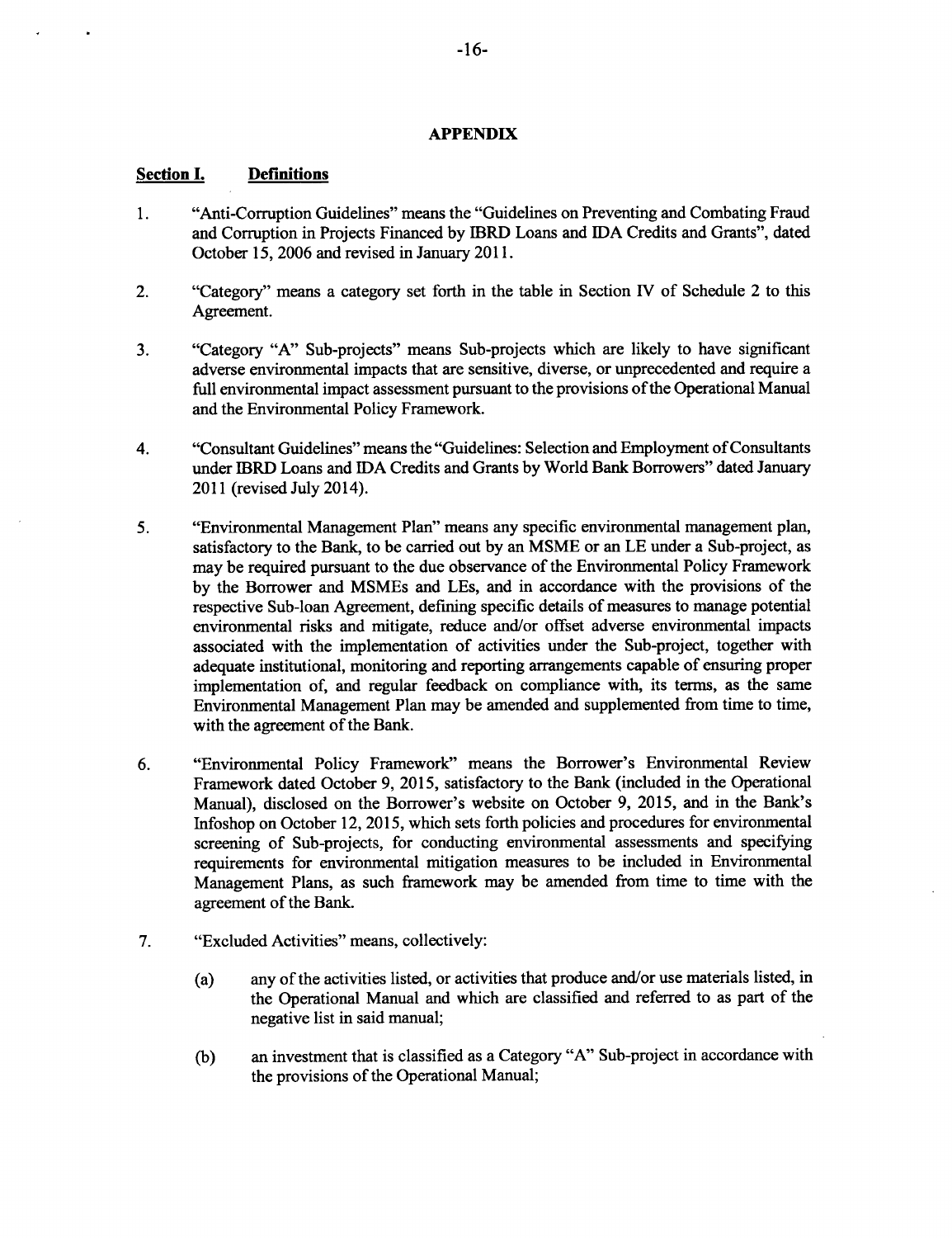- (c) an investment that entails Resettlement;
- **(d)** an investment that may have impacts on natural habitats;
- (e) an investment that involves the potential use of, or discharge into, international waterways (or detailed design and engineering studies of such investment), as such international waterways shall have been described more specifically in the Operational Manual; and
- **(f)** an investment that involves the construction of a new dam or will rely on the performance of an existing dam or a dam under construction.
- **8.** "General Conditions" means the "International Bank for Reconstruction and Development General Conditions for Loans", dated March 12, 2012, with the modifications set forth in Section II of this Appendix.
- **9.** "Investment Subproject" means any investment for productive purposes which has been selected and approved in accordance with the criteria and procedures set forth in this Agreement and further detailed in the Operational Manual.
- **10. "LE"** means a Large Enterprise that: (a) employs less than **1,000** employees; **(b)** has payables or receivables against MSMEs of at least twenty-five *(25%)* percent of annual sales or purchases; and (c) satisfies the appropriate criteria as set forth in Section I.B.4 of Schedule 2 to this Agreement and the Operational Manual, and to which the Borrower proposes to make or has made a Sub-loan.
- **11.** "Micro Small or Medium Enterprise" or "MSME" means an enterprise that: (a) employs less than **250** employees; **(b)** either has less than 40,000,000 Turkish Lira in annual sales or has assets valued at less than 40,000,000 Turkish Lira; and (c) satisfies the appropriate criteria as set forth in Section I.B.4 of Schedule 2 to this Agreement and the Operational Manual, and to which the Borrower proposes to make or has made a Sub-loan.
- 12. "Operational Manual" means the Borrower's manual, satisfactory to the Bank, setting out the operational and administrative procedures in respect of the preparation, approval, processing, financing, implementation, and supervision of Sub-projects, and the manual includes the Environmental Policy Framework.
- **13. "PIU"** means the Project Implementation Unit of the Borrower referred to Section I.A.1 of Schedule 2 to this Agreement.
- 14. "Priority Region" means any region defined in the Council of Minister's Decree Number **2015/8190,** published in the Official Gazette Number **29505** and dated October **17, 2015,** and as amended from time to time.
- *15.* "Private Enterprise" means an enterprise where more than **fifty** percent *(50%)* of the shares or other equity interest thereof is held **by** persons or companies other than the Guarantor, any of its agencies or subdivisions thereof, or **by** any local governmental authority, or entities controlled **by** the Guarantor or such agencies or subdivisions.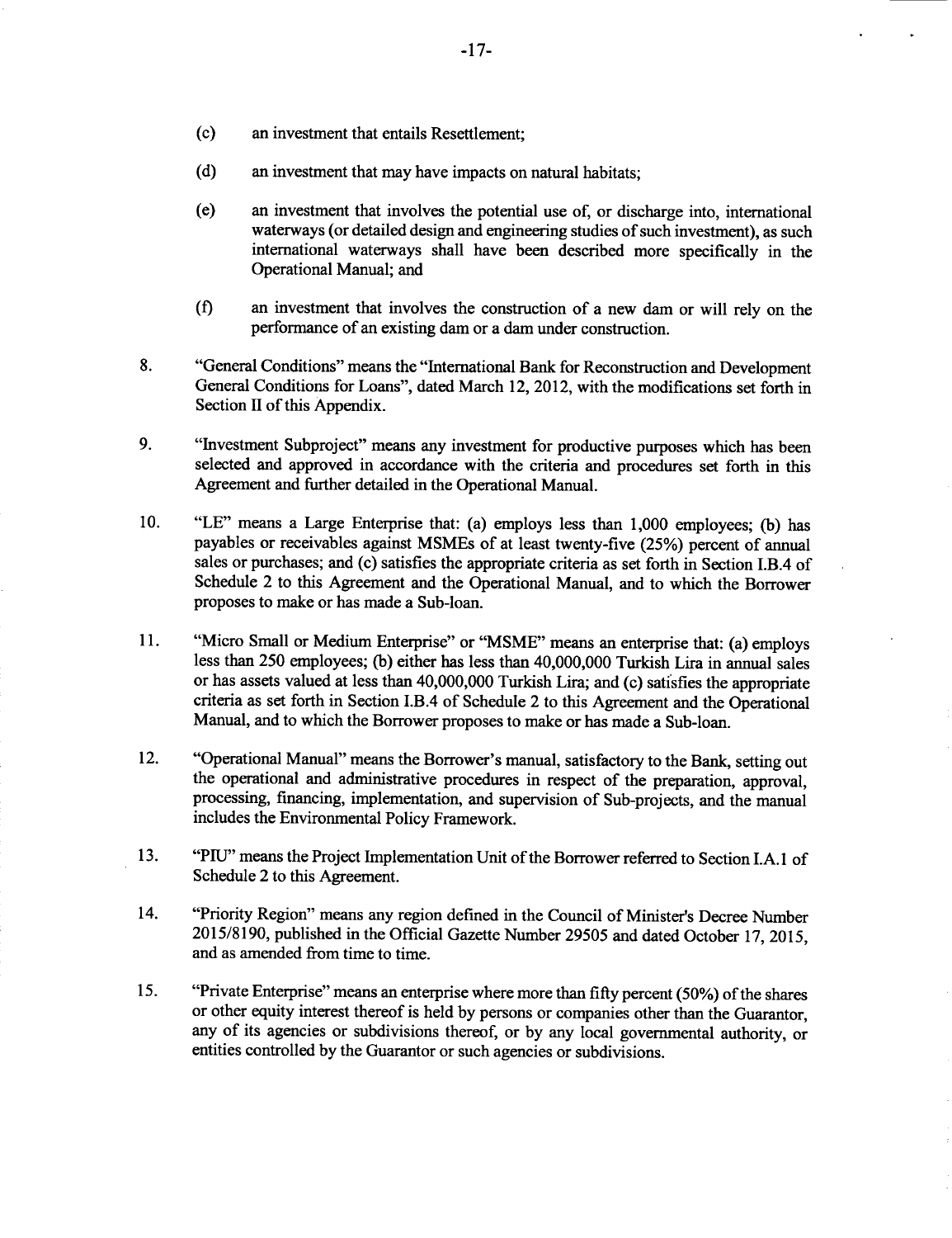- **16.** "Procurement Guidelines" means the "Guidelines: Procurement of Goods, Works and Non-consulting Services under IBRD Loans and **IDA** Credits and Grants **by** World Bank Borrowers" dated January 2011 (revised July 2014).
- **17.** "Resettlement" means the impact of an involuntary taking of land under a Sub-project, which taking causes affected persons to have their: (i) standard of living adversely affected; or (ii) right, title or interest in any house, land (including premises, agricultural and grazing land) or any other fixed or movable asset acquired or possessed, temporarily or permanently; or (iii) access to productive assets adversely affected, temporarily or permanently; or (iv) business, occupation, work or place of residence or habitat adversely affected, temporarily or permanently.
- **18.** "Sub-loan" means any loan made or proposed to be made **by** the Borrower out of the proceeds of the Loan to an **LE** or an **MSME** (as the case may be) to finance goods, works, non-consulting services and/or consultants' services under any given Subproject.
- **19.** "Sub-loan Agreement" means any agreement referred to in Section **I.A.5** of Schedule 2 to this Agreement.
- 20. "Sub-project" means any Investment Subproject or any Working Capital Subproject, as the case may be.
- 21. "Turkish Lira" means the currency of the Guarantor.
- 22. "Turkiye Halk Bankasi **A.S."** or "Halkbank" means a joint stock company operating pursuant to the Guarantor's Law No. 4603 dated November *15,* 2000.
- **23.** "Working Capital Subproject" means any investment for working capital to increase the existing levels of production of the pertinent **MSME.**

#### Section **H. Modifications to the General Conditions**

The General Conditions are hereby modified as follows:

- **1.** In the **Table of Contents,** the references to Sections, Section names and Section numbers are modified to reflect the modifications set forth in the paragraphs below.
- 2. Section **3.01.** *(Front-end Fee)* is modified to read as follows:

"Section 3.01. *Front-end Fee; Commitment Charge*

- (a) The Borrower shall pay the Bank a front-end fee on the Loan amount at the rate specified in the Loan Agreement (the "Front-end Fee").
- **(b)** The Borrower shall pay the Bank a commitment charge on the Unwithdrawn Loan Balance at the rate specified in the Loan Agreement (the "Commitment Charge"). The Commitment Charge shall accrue from a date sixty days after the date of the Loan Agreement to the respective dates on which amounts are withdrawn **by** the Borrower from the Loan